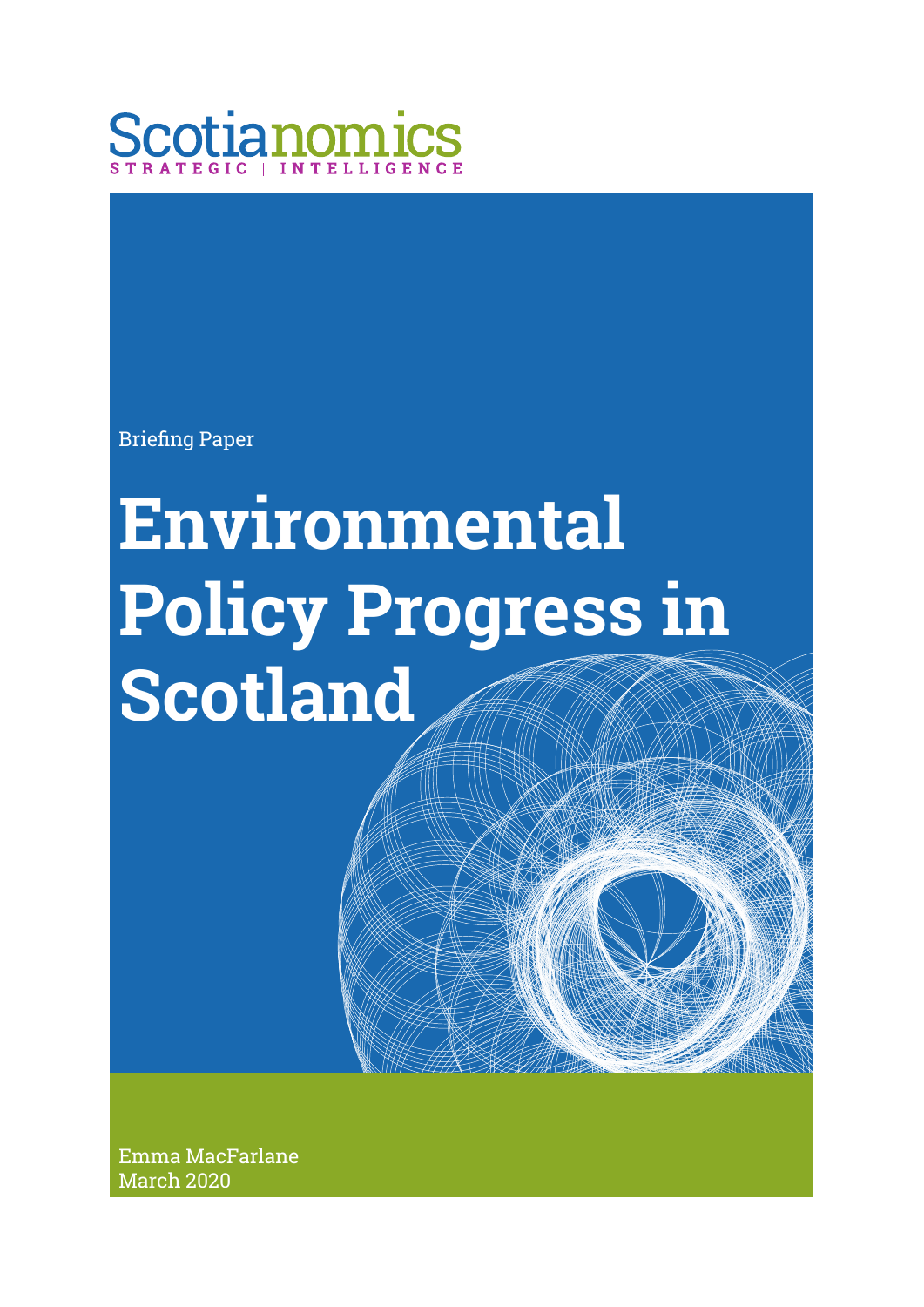### **About Scotianomics**

In the 21st century data is everywhere but it is the analysis that transforms data into valuable, actionable knowledge that is key to success.

Organisations, both in Scotland's private and public sectors, lack access to useful, reliable data and value-added analysis of the kind that most advanced countries take for granted. This creates a hidden but real disadvantage for Scottish business, limits public policy and disrupts the pursuit of shared prosperity.

Scotianomics aims to spark a knowledge revolution and inform the decision-makers on Scotland's economy. We provide cutting-edge intelligence and strategic planning resources so that stakeholders can gain a wide view of the threats and opportunities in the world through our geopolitical, economic and policy analysis, unique historical datasets, risk and opportunity forecasts, Geographic Information System mapping solutions and strategic planning services.

Gordon MacIntyre-Kemp

Director

#### **Executive Summary**

- This report will evaluate Scotland's position and progress in the global fight against the climate crisis.
- The 2020-21 Scottish Government budget will be examined through an environmental lens, focusing on policies such as the increase in active travel investment.
- We consider the policies and targets that have been implemented by the Scottish Government to tackle the climate crisis in comparison to the rest of the UK. This will highlight some of the areas in which Scotland is outperforming the rest of the UK, such as tree planting and targets to reach net zero greenhouse gas emissions.
- Scotland's natural wealth puts the country in a natural leading position for tackling climate change. Scotland's renewable energy sector is thriving, holding 26% of the UK's renewable energy generation.
- Although this report will outline Scotland's progressive targets and some of the positive results of previous environmental policies, it will also present some of the industries and sectors that require for further changes to be made in order to reach new targets and show greater commitment to challenging the climate crisis overall.

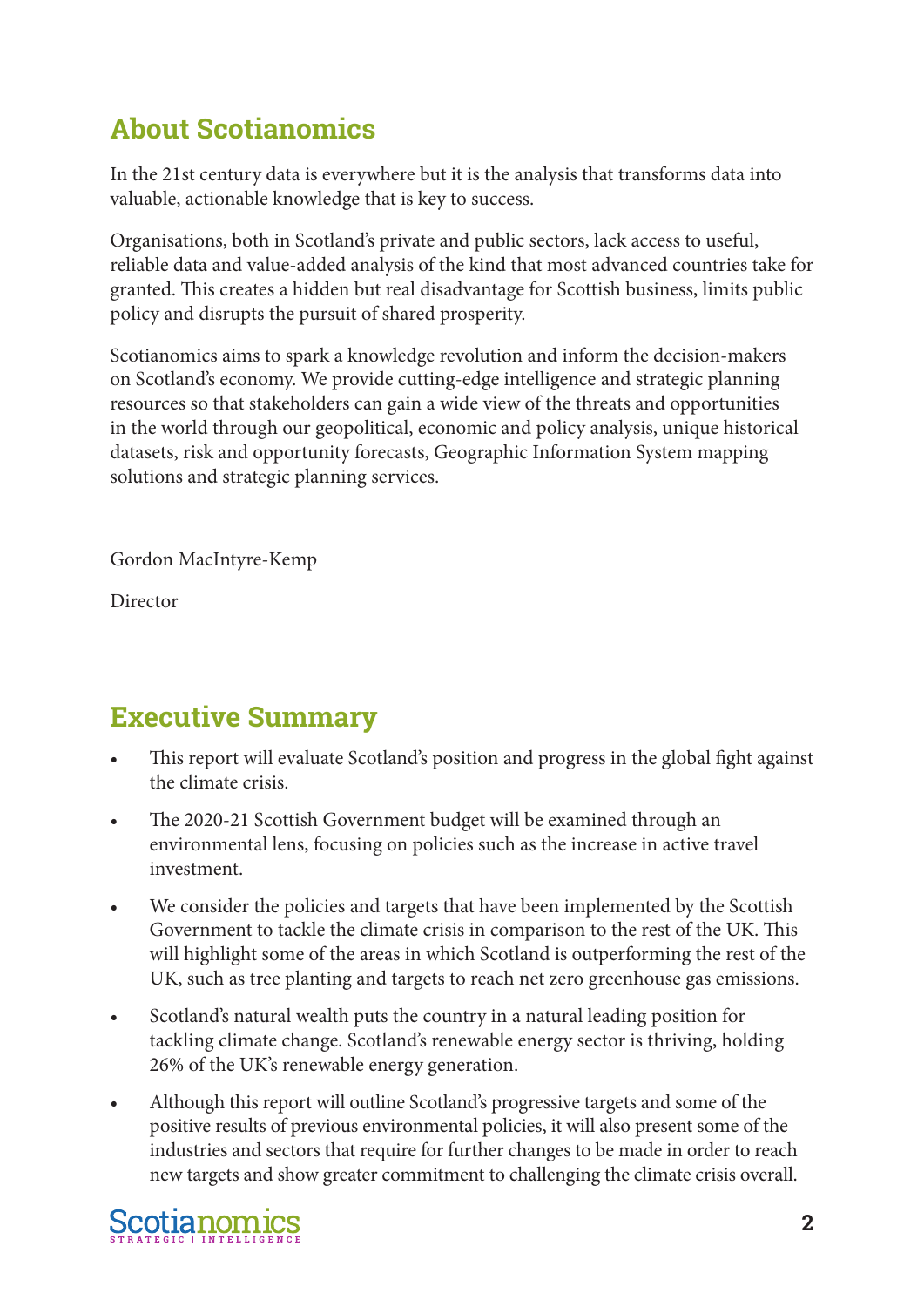#### **Introduction**

Scotland is leading the way against climate change, with ambitious targets in place and progressive results already being achieved as a result of previous years' policies. For example, at the end of 2018, the Scottish Government invested £16.7m towards the creation of 1,500 electric vehicle charging points, and this target has already been met, according to the UK Government's Department for Transport. The Scottish Government has also demonstrated its commitment to tackling the climate crisis, stating that it would be at the heart of the Scottish budget.

#### **Environmental Policies in the Government Budget**

The 2020-21 budget, which was passed with support from the Scottish Green Party, contained several interesting environmental policies such as:

- A commitment to invest over £250 million in peatland restoration over 10 years. This will enable large-scale projects to be developed and will demonstrate Scotland's commitment to finding natural solutions to the climate crisis.
- An increase in active travel investment, which will now stand at over £85 million in 2020-21.
- New electric vehicle funding of  $£5$  million to support the transition to a decarbonised police force.
- Free bus travel for under-19s which promotes the Scottish Government's goals of cutting carbon emissions and tackling poverty.

Although many environmentalists will argue that it is not enough, it is clear that Scotland has committed itself to very progressive climate policies and targets, most of which are significantly more ambitious than those set out by the rest of the UK. For example:

- Scotland aims to reach net zero greenhouse gas emissions 5 years before the UK. This is demonstrated in the legally binding target to cut greenhouse gas emissions to net zero by 2045.
- Scotland plans to "phase out" the need for new petrol and diesel cars and vans by 2032. Whereas the UK Government has stated that the sale of new petrol, diesel or hybrid cars will be banned in 2035.
- Planting trees is still the most effective method of absorbing CO2 from the atmosphere. Last year, figures highlighted that Scotland surpassed its target, covering 11,200 hectares of the Scottish countryside. However, in England only 1,420 hectares of woodland was planted.

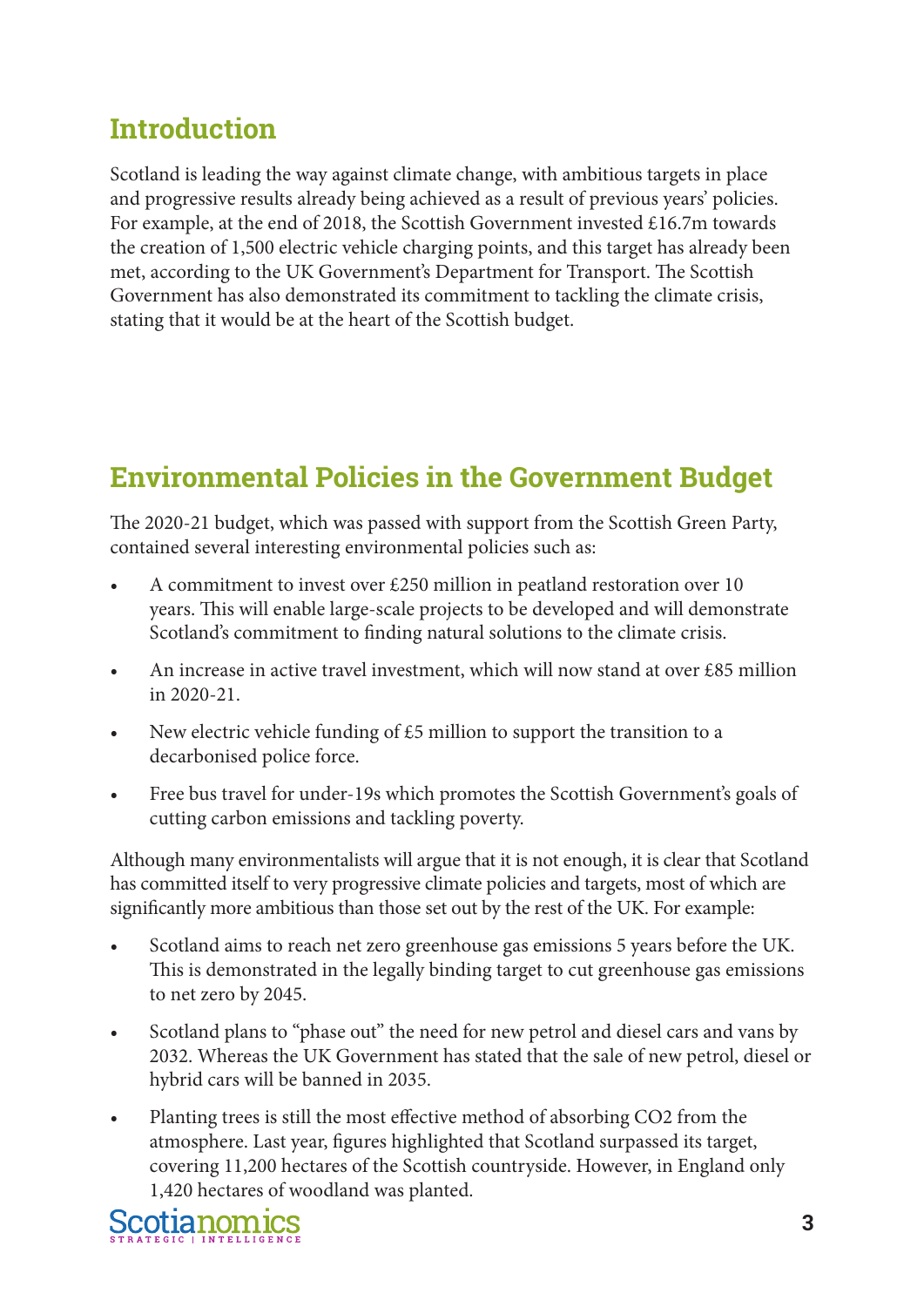#### **Scotland's Natural Wealth Makes the Country a Natural Leader**

Scotland's energy system is transitioning from a traditional model, reliant on fossil fuels, to a modern form of electricity generation, involving renewable and other low carbon sources of electricity.

Scotland benefits from being a naturally wealthy country, and this has allowed for great progress to be made in the renewable energy sector. Despite holding only 8.4% of the UK's population, Scotland possesses 26% of the UK's renewable energy generation and 90% of its hydropower. Such natural wealth saw Scotland generate the equivalent of 68% of its electricity consumption from renewable sources in 2017, 45% better than the UK average.

This has resulted in greenhouse gas emissions from the electricity sector decreasing by 92% between 1990 and 2017. With Scotland's natural wealth and the country's desire to continuously develop the renewable energy sector, Scotland's leading position in tackling the climate crisis is unsurprising.

#### **Going Forward**

Scotland has made huge progress already, with Scottish greenhouse gas emissions having almost halved in the last 30 years. However, key areas, such as transport and agriculture, require greater efforts. The Scottish Government claimed that they were going to introduce Low Emission Zones in Scotland's four largest cities. However, so far, only Glasgow has introduced this type of policy and this still only applies to 20% of buses that enter the zone.

The agricultural industry was the second highest source of emissions in Scotland in 2017 (23.9% of Scottish greenhouse gases). Agriculture was addressed in the Scottish Government's Climate Change Plan, and several goals to reduce emissions were involved, such as encouraging organic farming and exploring the development of models to present the benefits of carbon neutral farms.

However, a more pro-active approach needs to be adopted to tackle the climate crisis within agriculture. Researchers at the University of Edinburgh have discovered a way of reducing the methane produced by cattle. This has the potential to dramatically lower the emissions produced within this industry globally. Adopting this approach would allow the Scottish Government to take the lead against climate change in another sector.